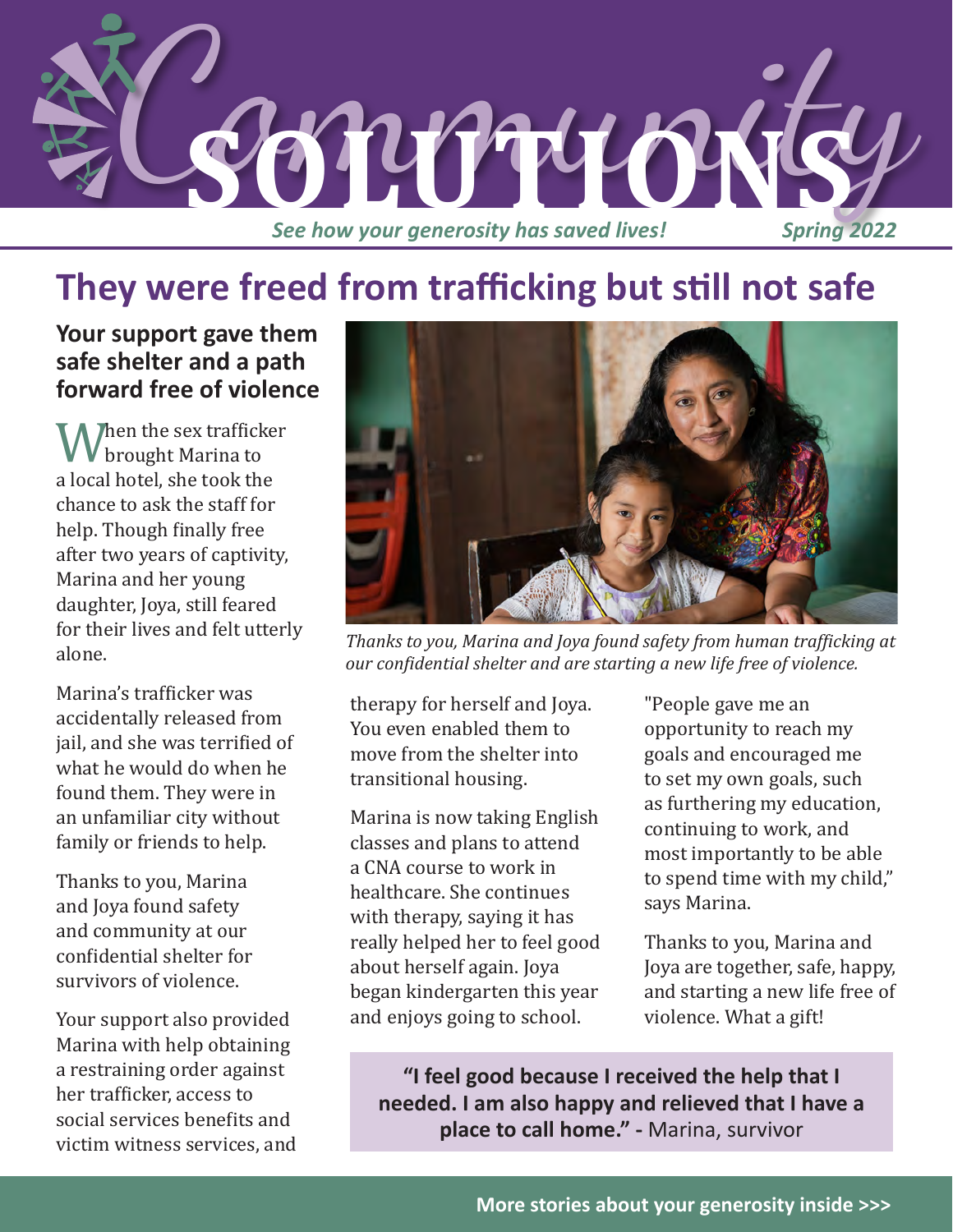#### FROM THE CEO



*Erin O'Brien President & CEO* 

#### **Your generosity has saved lives**

Mental illness, substance use, homelessness ... these issues often feel overwhelming and unsolvable. But your support has already helped so many local families survive these crises.

As you can see here, your recent support provided: life-saving shelter for human trafficking survivors, support to help a man stay safely housed and off the street, mental health and parenting support to keep a family together... and much more.

If you ever wonder about the power of your generosity, just read on. Because your support has literally saved lives!



## **Your support saved his life**

#### **Thanks to you, Walter finally found health, stability and a new life off the streets**

**I** was in and out of the hospital … I was homeless,<br>spending time with the wrong crowd," says 62-ye<br>old Walter. "Had Community Solutions not found me. spending time with the wrong crowd," says 62-yearold Walter. "Had Community Solutions not found me, I would probably be dead."

Often homeless and sleeping on park benches, Walter struggled to comply with mental health treatment or maintain sobriety. When provided with housing, he found the transition difficult. He struggled to connect with others and often ended up in trouble.

But your support changed that. By providing Walter with care in all areas of his life at once – from mental and physical health care to sobriety support to daily living and communication skills – you helped Walter finally thrive.

With 1-to-1 support and group therapy, Walter learned to think rationally before acting



*Your support gave Walter critical mental health care and the daily living skills he needed to stay housed* 

on impulse. He learned to follow rules, to be an active listener, and to be mindful of others.

Walter also began to set boundaries with others and to prioritize his own needs and personal safety. "When I have a problem, I talk to my team who help me stay levelheaded and avoid getting into trouble," he says.

"Community Solutions believed in me," says Walter. And by Community Solutions, he means *you*. Thank you for quite literally saving Walter's life!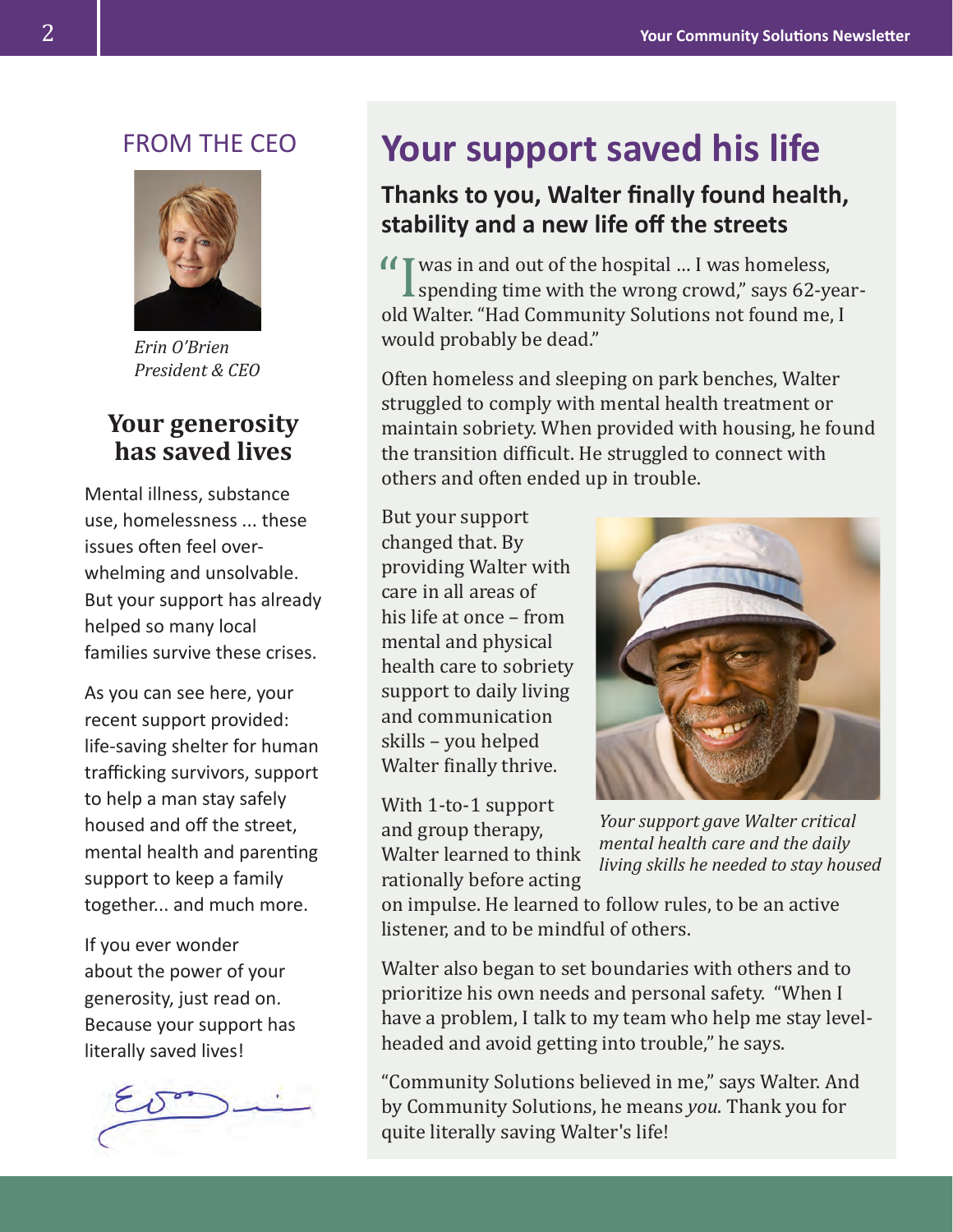# **She wanted a better life for her son**

### **Your support made health and happiness possible for both Luca and Cynthia**

**4** -year-old Luca was<br>struggling with ang<br>Early exposure to dome struggling with anger. Early exposure to domestic violence and his parents' substance use was causing big behavioral challenges.

Luca's mom, Cynthia, left his father and moved the pair to a residential treatment center to begin recovery. But all the changes were causing Luca to get worse!

Thanks to you, our FIRST 5 program was ready to help with services designed specifically for toddlers and their families. What's more, by giving Cynthia the tools to be a better mom, you helped in her recovery too.

Luca was having difficulty concentrating, irritability, anger, and frequent tantrums with crying, throwing and hitting. He reacted to his mother's stress by crying and running away from her. He struggled with social skills,



*Thanks to you, Luca and his mom, Cynthia, received the therapy, resouces and parenting training they needed for a healthier life.*

potty training, some speech delay and sensory issues.

Your support provided Luca with play therapy, where he learned important skills around trust, interacting with others, and expressing his needs without tantrums. Cynthia learned how trauma impacted Luca's brain development. She

successfully enrolled in school, and Cynthia continues to do well in recovery.

What Cynthia learned in the program helped improve her own communication and self-regulation skills. She is now more engaged with Luca and a better advocate for both of them.

**Cynthia is grateful for your Holiday Giving donations, "which were so helpful to support Luca's speech and social skills development."**

learned to use positive parenting techniques to support Luca and help him use the skills he gained through therapy.

Thanks to you, Luca is happier today and She says, "[You have] been such an important part of my journey by providing me with skills and support that has affirmed my ability to be a loving parent."